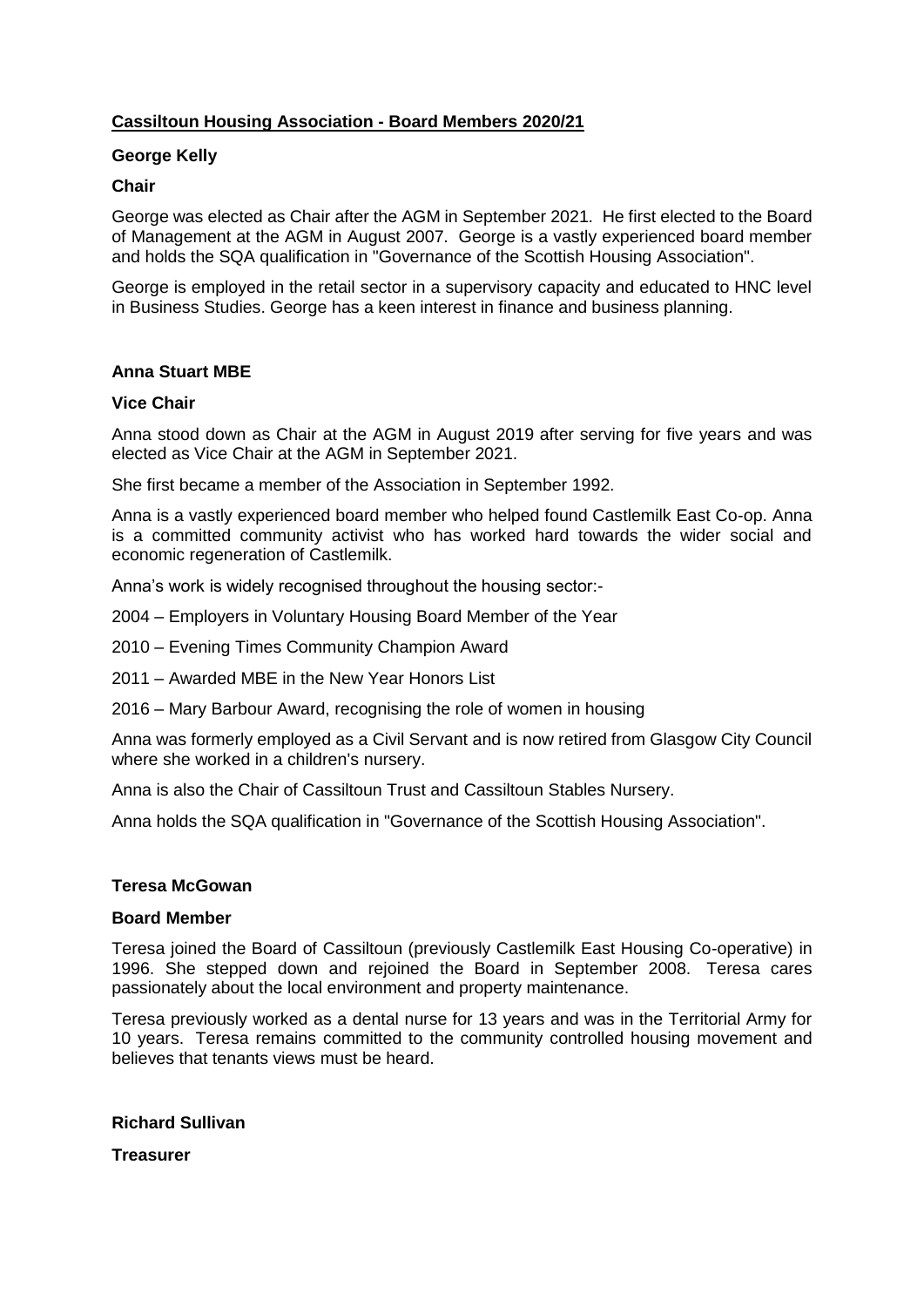Richard was co-opted onto the Board of Management at their meeting on 28th November 2018 and subsequently was elected as Board member at the AGM in August 2019. Richard was elected as Treasurer after the AGM in September 2021.

Richard Sullivan has 25 years' experience in the third sector and 17 years' professional experience in the public and private sectors. His experience as a consultant and project manager across the sectors has developed an understanding and appreciation of the different pressures and structures within them and of the varying demands on management. His experience includes managing budgets ranging from £250k to £1.9 million, while monitoring financial policy and budgets for a multitude of clients as set against contractual agreements.

## **Julie McNeil**

### **Board Member**

Julie joined the Board in October 2016 as a co-optee and following the AGM in August 2017 is now a full board member. Julie first became involved with the Association when she joined the tenants Estate Action Group to help improve the local environment. As a local resident of 30 years, Julie wanted to give something back to her community and by joining the Board has provided the opportunity to do so.

Julie cares passionately about the local environment and customer service standards.

Julie is committed to improving her skills to improve her effectiveness as a Board member and regularly attends training and conference events.

### **Evelyn Ferguson**

#### **Secretary**

Evelyn has been a Board member for over 16 years. Evelyn was elected as Secretary after the AGM in September 2021. She first became a member of the Board in September 2002. Evelyn has a keen interest in customer service and regularly attends external and internal training and networking events.

A highly motivated local resident who has made a significant contribution to the progress of Cassiltoun Housing Association.

## **William Craig**

#### **Board Member**

William was elected to join the Board of Management in August 2013.

William is a long standing resident in Castlemilk and cares about his local environment. William is very involved in his local church and supports social inclusion. He is now retired after serving the city as a bus driver for 36 years.

William has attended various training and development sessions to help improve his effectiveness as a local Board member.